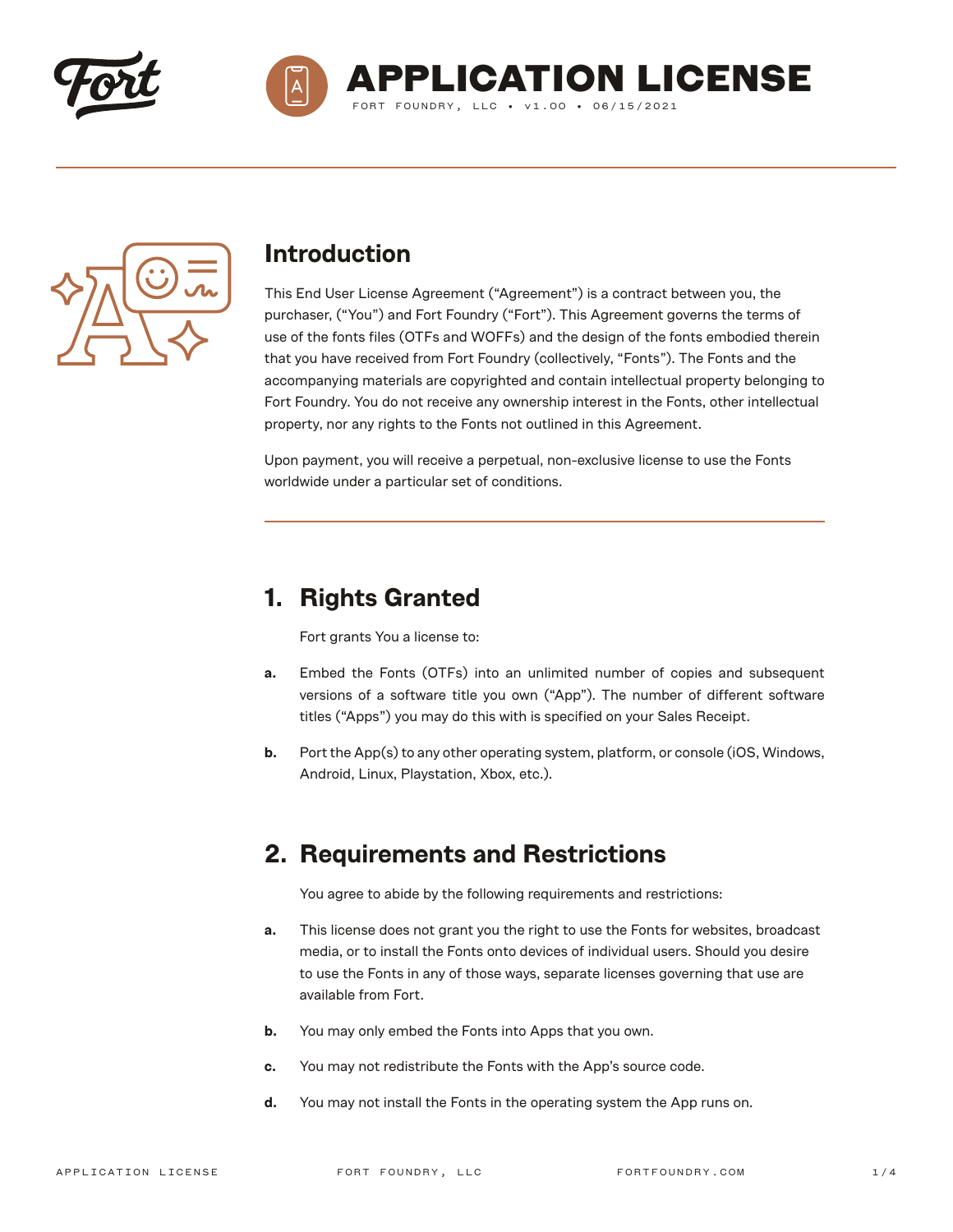- **e.** You may not utilize the Fonts in an App that enables an end user to create custom typesetting with the Font (e.g. Photoshop Express for iOS, etc.).
- **f.** You may not use the Fonts as a resource for third parties to make customized products, icons, branding, documents, or other similar works (e.g. Canva, Adobe TypeKit etc.).
- **g.** You may embed the Fonts in reports that the App saves or exports, provided that the reports are not sold for profit.
- **h.** You may not use the Fonts as a resource for You or third parties to create commercial products where the design of the Font is the embodiment of the product. (e.g. Stamps, house numbers, adhesive alphabets).
- **i.** You agree you will take no action which directly or indirectly causes the Fonts to become distributed by or otherwise be subject to an open-source software license or under similar licensing or distribution models or publicly released or otherwise made available in a way not allowed by the license provided hereunder.
- **j.** You may not transfer this Agreement without Fort's consent, and You are not allowed to lend, redistribute, sell, or sublicense the Fonts.
- **k.** The license is purchased for use within a singular organization, entity, company, person, or individual. If You wish to use this license across a group of companies an enterprise license must be purchased.

# **3. Third Parties**

You may temporarily provide the Font to a third party who is working on Your behalf. The third party must agree to use the Font exclusively for Your work, according to the terms of this EULA and retain no copies of the Fonts upon completion of the work. You agree to use reasonable measures to protect the Fonts from access and use by unlicensed third parties.

# **4. Modifications**

You may not modify the Fonts or create derivative fonts without prior written consent from Fort. You may not modify, adapt, translate, reverse engineer, decompile, disassemble, or create derivative works based on the Fonts itself. You hereby agree that the unauthorized modification or reverse engineering of the Fonts shall be an infringement on Fort's rights causing significant monetary harm.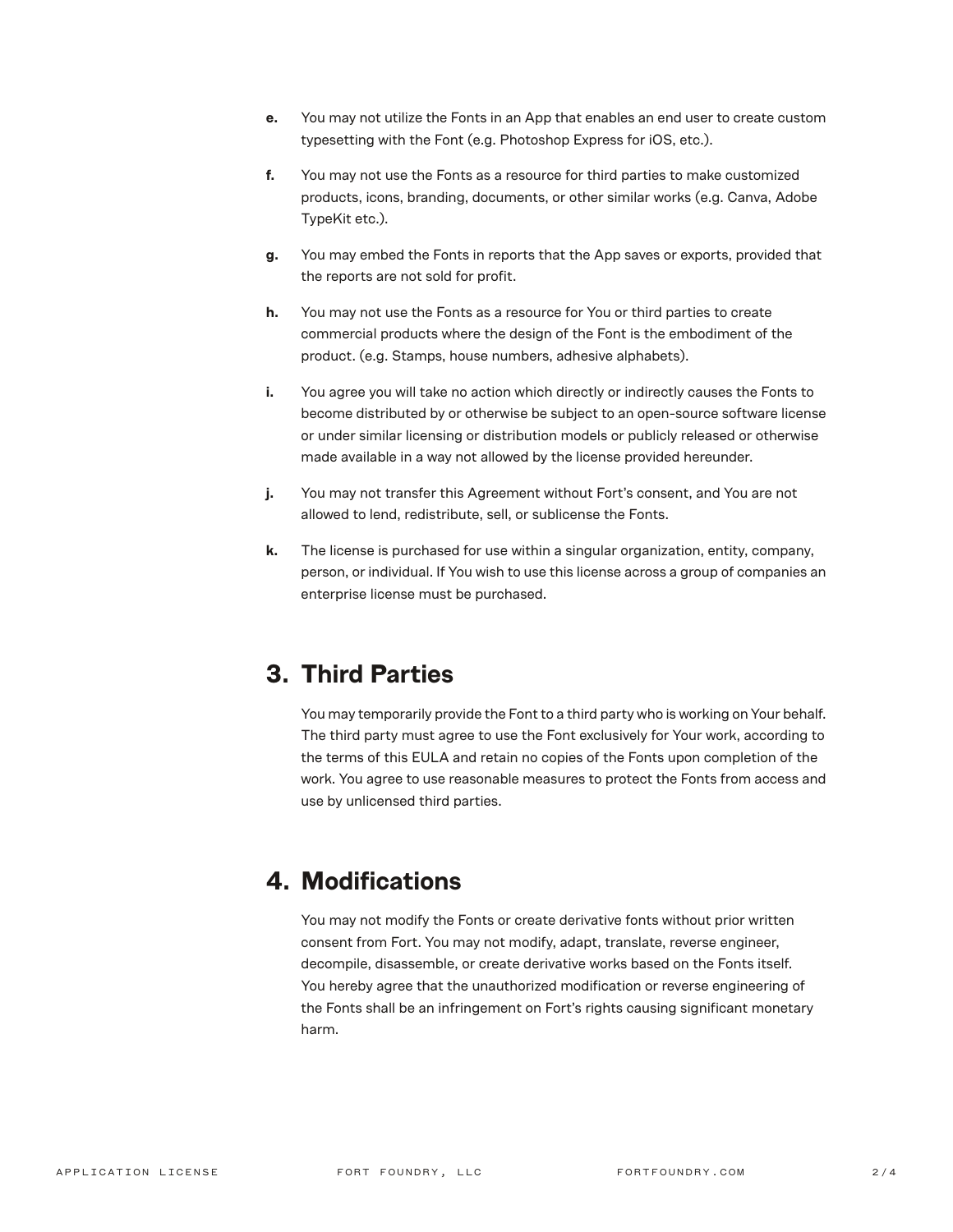# **5. Copyright**

Unauthorized copying of the Font even if modified, merged, or included with other software, or of the written materials, is expressly forbidden. You may be held legally responsible for any infringement of Fort's intellectual property rights that is caused or encouraged by your failure to abide by the terms of this Agreement.

## **6. Termination**

This Agreement is effective until terminated. This Agreement terminates automatically if You do not comply with its terms. Upon termination, you must destroy the original and any copies of the Fonts and documentation, except for any typeface, text or visuals generated by the Fonts, which have been distributed or otherwise used by You up to the date of Termination, in part and in whole, including modified copies, if any.

#### **7. Representations & Warranty**

Fort Foundry warrants the Fonts to be free from defects in materials and workmanship under normal use for a period of 21 days from the date of purchase. Should any Font be damaged or defective, Fort will replace the Font so long as the replacement request is made within 21 days after purchasing and is accompanied by a valid sales receipt. Any replacement Fonts will be warranted for 21 days.

The entire risk as to the quality and performance of the Fonts rests upon You. Fort Foundry does not warrant that the functions contained in the Fonts will meet your requirements or that the operation of the software will be uninterrupted or error free. All Fonts installed are done so at Your risk.

FORT FOUNDRY SHALL NOT BE LIABLE FOR ANY DIRECT, INDIRECT, CONSEQUENTIAL, OR INCIDENTAL DAMAGES (INCLUDING DAMAGES FROM LOSS OF BUSINESS PROFITS, BUSINESS INTERRUPTION, LOSS OF BUSINESS INFORMATION, AND THE LIKE) ARISING OUT OF THE USE OF OR INABILITY TO USE THE FONTS EVEN IF FORT FOUNDRY HAS BEEN ADVISED OF THE POSSIBILITY OF SUCH DAMAGES.

#### **8. Governing Law**

The laws of the State of Georgia shall govern this Agreement. You agree that any action or proceeding relative to this Agreement shall take place in a court of competent jurisdiction in Clarke County, Georgia.